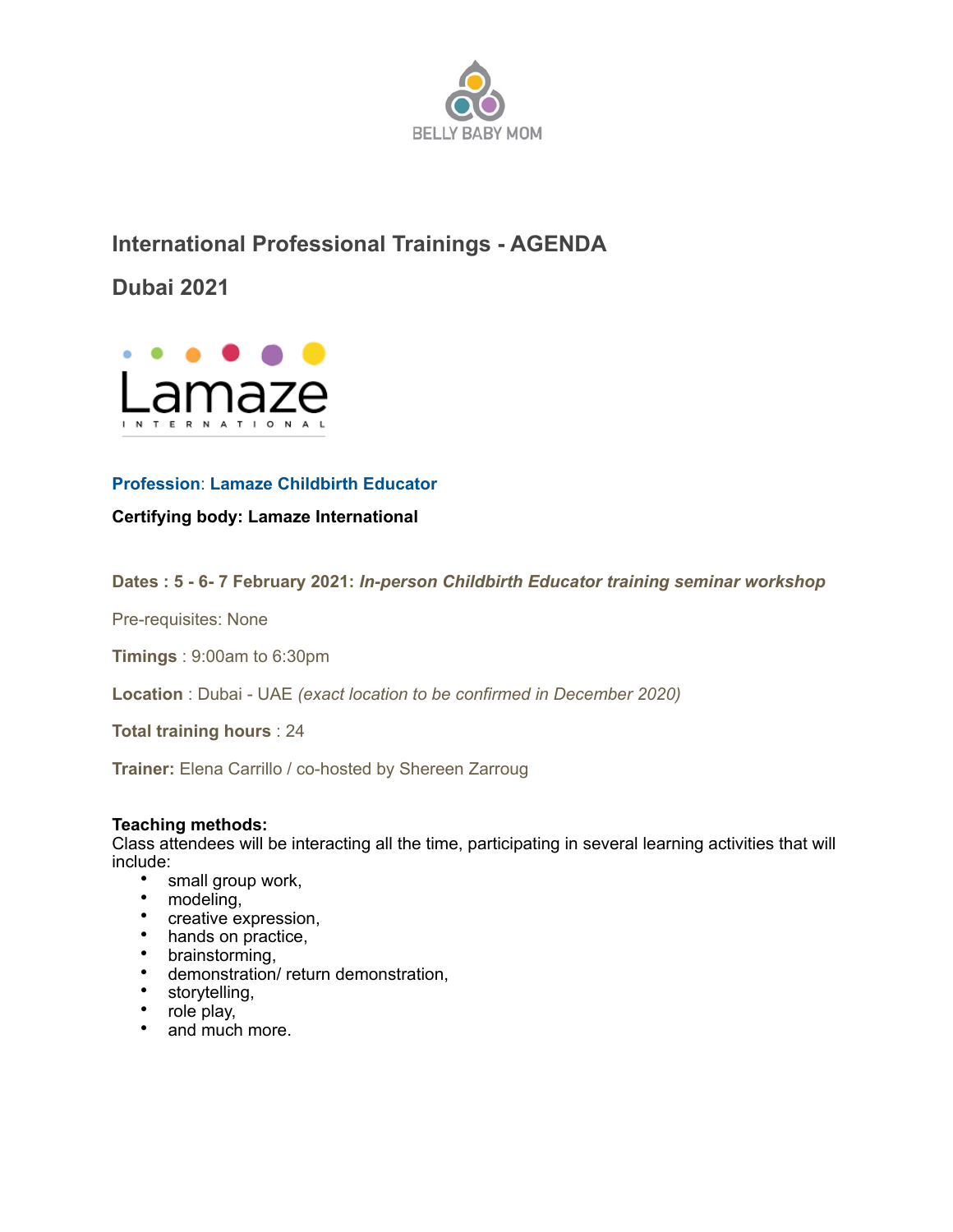

This Lamaze Seminar includes hands-on examples of how to design and deliver childbirth education based on the most current evidence in a way that is appropriate, fun and engaging to millennial families.

### **DAY ONE (5 February 2021)**

I. Introductions

- A. Welcome to the Lamaze Seminar
- B. Faculty and students introduction
- C. Learning outcomes
- D. Objectives
- II. What is Lamaze: Its Mission, Vision and Philosophy of birth
- III. What does "normal birth" mean
- IV .Introduction of the six healthy birth practices:
	- #1.Let labor begin on its own #2. Walk, move around and change positions throughout labor #3.Bring a loved one, friend or doula for continuous support #4. Avoid interventions that are not medically necessary #5.Avoid giving birth on your back & follow your body's urge to push #6.Keep mother and baby together
- V. Birth stories to illustrate normal physiological birth
- VI. History of Childbirth Education worldwide and of Maternity Culture in the UAE
- VII. Birth today worldwide and in the UAE
- VIII. Review of significant events in the history of birth A. Factors impacting birth practices and breastfeeding
- IX, Healthy eating during pregnancy and guidelines
- X. Safe body mechanics: everyday activities, are they safe during pregnancy?
- X1. Physical exercise guidelines
- XII. Stress management
- X1II. Environmental Considerations
- XIV Research update: "6 is the new 4"
- XV. Emphasis on continuum flow of labor rather than distinct stages
- XVI Hormonal Physiology of Labor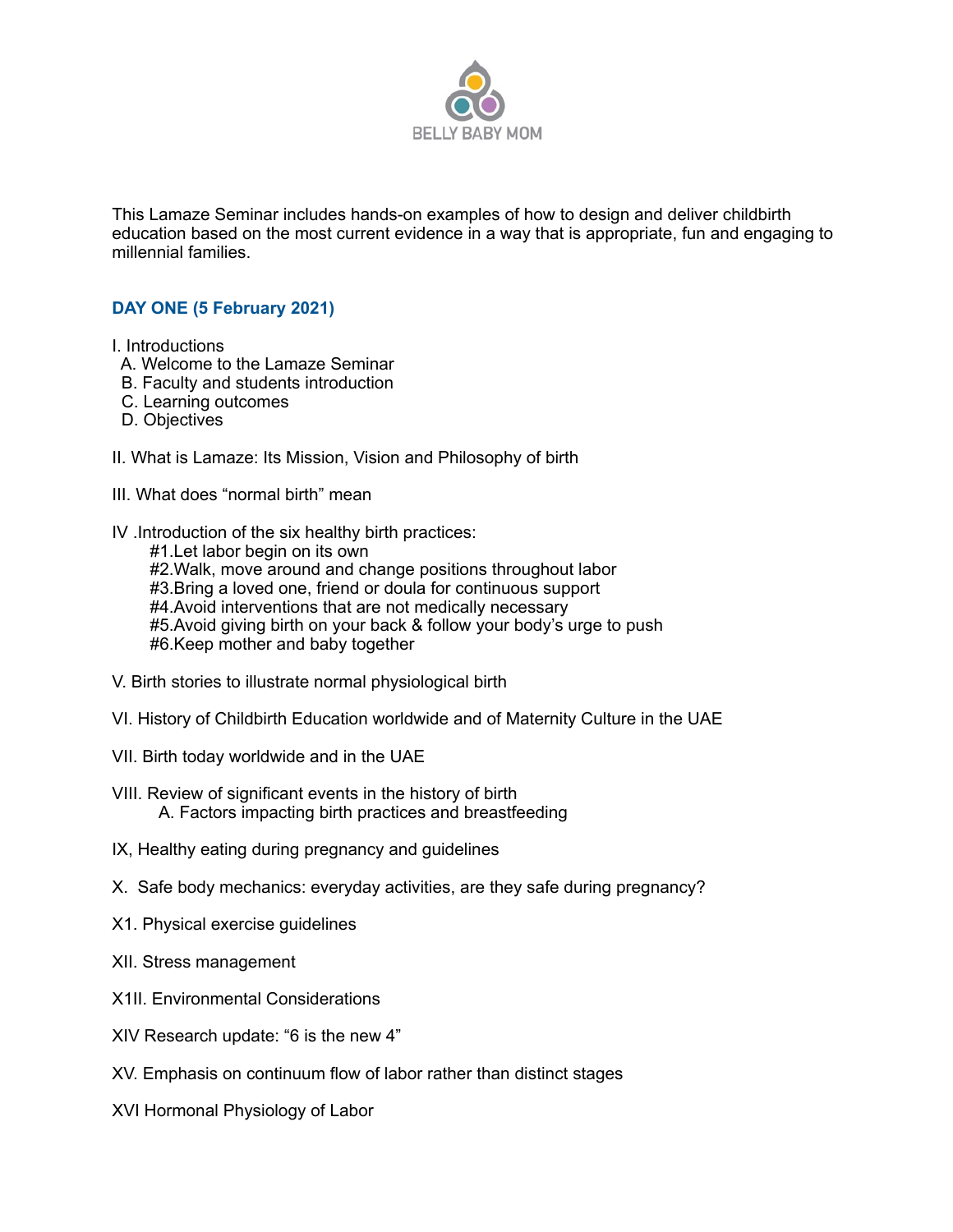

- A. Characteristics, coping measures, and support techniques B. Cardinal movements
- XVII. Research update and evidence base for the 5th Lamaze Healthy Birth Practice XVIII. Stage III and research update XIX. Stage IV XX. Differences between labor pain and pain associated with injury or illness XXI. Pain theories
- XXII. Evidence-based (Cochrane) non-pharmacologic pain relief for labor and birth

### **DAY TWO (6 February 2021)**

- I. Summary of research on benefits of continuous labor support
- II. Role of the labor partner and classroom strategies for inclusion
- III. Role of a doula
- IV The Childbirth Team
- V. Breastfeeding Fundamentals
- VI. Strategies to promote successful breastfeeding
- VII. Infant Attachment
- VIII. The Newborn: Routine Procedures, Reflexes and appearance
- IX Teaching Strategies to promote infant attachment
- X. Post-partum Mother
- XI. Lamaze fundamentals of parenting
- XII. Physical and emotional needs of a newborn.
- XIII Teaching Strategies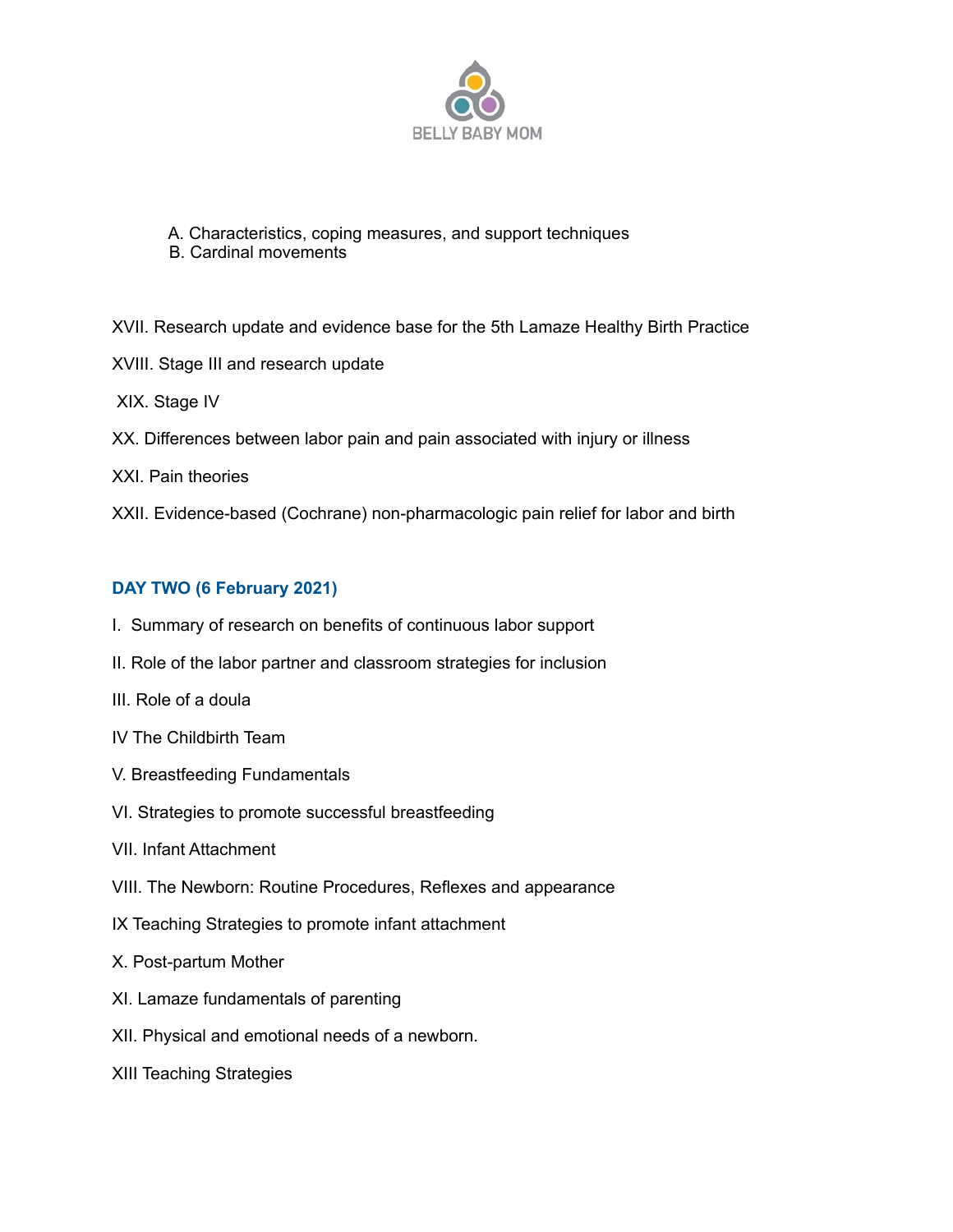

- A. To put baby to sleep
- B. To share responsibilities.
- C. For safe co-sleeping.
- XIV. Possible conflict situations and solutions
- XV. Risk reduction of SIDS
- XVI. Common interventions during labor and birth (Advantages and Disadvantages)
- XVI. 40 Reasons to wait until 40 weeks.
- XVII. ACOG Ob-Gyns redefinition of "Term Pregnancy"
- XVII. Cesarean Birth
- XVIII. Unexpected outcomes during labor, birth and with the newborn
- XIX. The grieving process
- XX. Teaching expectant families about informed decision making for a healthy and safe birth
- XXI. Lack of transparency in maternity care in the world and in the UAE
- XXII The role of the childbirth educator
- XXIII. Reliability/strengths of different types of research
- XIV. Evidence based research
- XV. Evaluating the credibility of information on the WEB
- XVI. Incorporating evidence during teaching

### **DAY THREE (7 February 2021)**

- I. Describe and evaluate effective teaching strategies for adults
- II. Group Dynamics
- III. Diverse populations needs
- IV. Identifying students starting point
- V. Effective strategies for evaluating childbirth courses